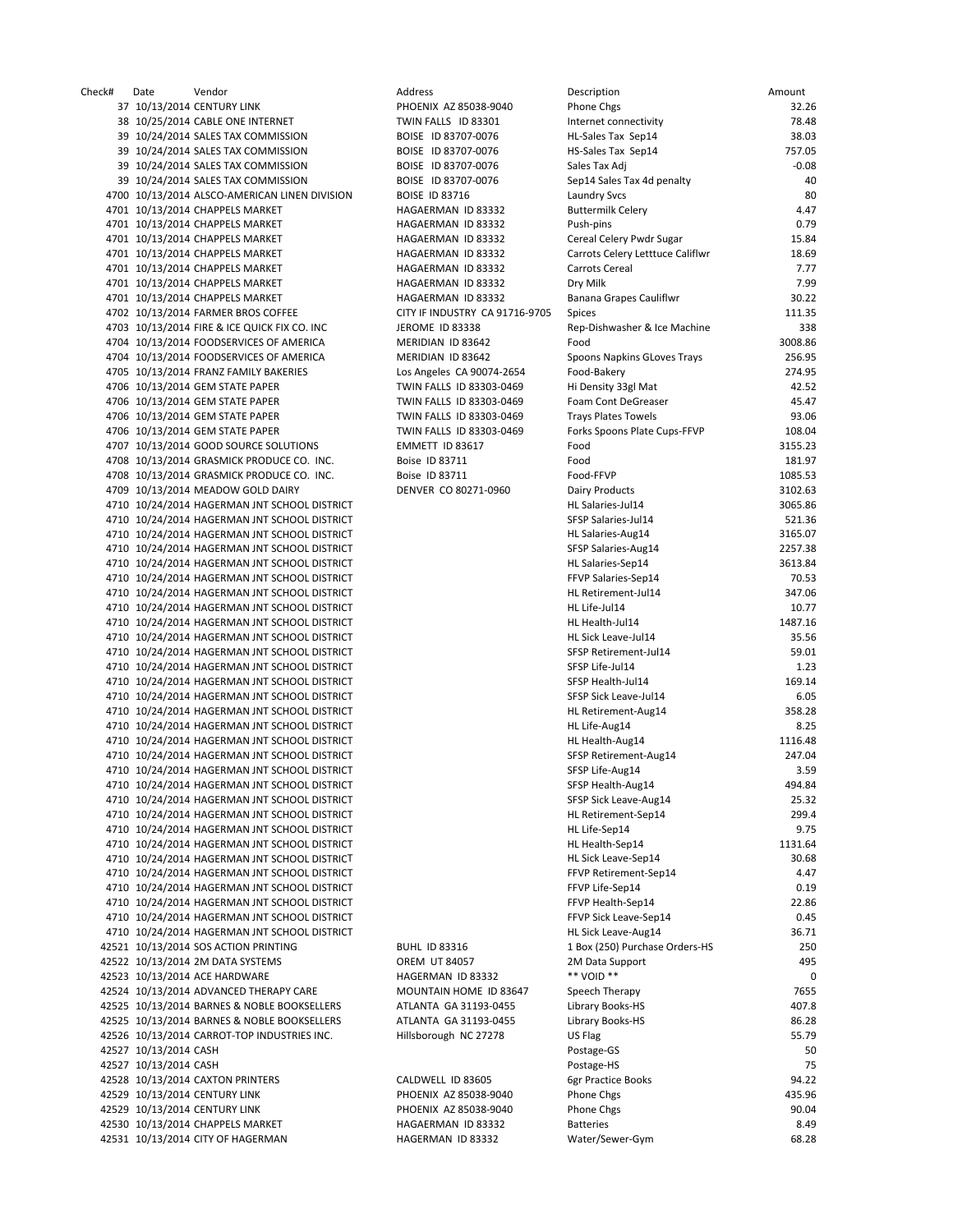42531 10/13/2014 CITY OF HAGERMAN **HAGERMAN ID 83332** W 42531 10/13/2014 CITY OF HAGERMAN MAGERMAN HAGERMAN ID 83332 42531 10/13/2014 CITY OF HAGERMAN HAGERMAN HAGERMAN ID 83332 42532 10/13/2014 COSTCO CREDIT CARD HB CAROL STREAM IL 60197-5859 C 42532 10/13/2014 COSTCO CREDIT CARD HB CAROL STREAM IL 60197-5859 C 42532 10/13/2014 COSTCO CREDIT CARD HB CAROL STREAM IL 60197-5859 A 42532 10/13/2014 COSTCO CREDIT CARD HB CAROL STREAM IL 60197-5859 C 42532 10/13/2014 COSTCO CREDIT CARD HB CAROL STREAM IL 60197-5859 C 42532 10/13/2014 COSTCO CREDIT CARD HB CAROL STREAM IL 60197-5859 C 42533 10/13/2014 DELTA FIRE SYSTEMS INC SALT LAKE CITY UT 84216-0587 42534 10/13/2014 ERUDIO CONSULTING BOISE ID 83604 COMMON CONSULTING 42535 10/13/2014 FRANKLIN BLDG SUPPLY - GOODING GOODING ID 83330-1101 LEV 42536 10/13/2014 GRAINGER PARTS KANSAS CITY MO 64141-6267 LEV 42537 10/13/2014 GREAT AMERICA FINANCIAL SVCS DALLAS TX 75266-0831 2 42537 10/13/2014 GREAT AMERICA FINANCIAL SVCS DALLAS TX 75266-0831 2 42538 10/13/2014 HAGERMAN HOMETOWN MART BLISS ID 83314 FUEL 42538 10/13/2014 HAGERMAN HOMETOWN MART BLISS ID 83314 F 42538 10/13/2014 HAGERMAN HOMETOWN MART BLISS ID 83314 FUEL 42539 10/13/2014 ID DIV OF VOC REHAB BOISE ID 83720-0096 42540 10/13/2014 ID HIGH SCH ACTIVITIES IHSAA BOISE ID 83704 Achiel Manual Manual Manual Manual Manual Manual 42540 10/13/2014 ID HIGH SCH ACTIVITIES IHSAA BOISE ID 83704 Activity Card Activity Card Activity Activity Activity A 42540 10/13/2014 ID HIGH SCH ACTIVITIES IHSAA BOISE ID 83704 LESS REMAINING CREDIT LESS REMAINING CREDIT CREDI 42541 10/13/2014 IDAHO POWER COMPANY BOISE ID 83721-0030 P 42541 10/13/2014 IDAHO POWER COMPANY BOISE ID 83721-0030 P 42541 10/13/2014 IDAHO POWER COMPANY BOISE ID 83721-0030 P 42541 10/13/2014 IDAHO POWER COMPANY BOISE ID 83721-0030 P 42541 10/13/2014 IDAHO POWER COMPANY BOISE ID 83721-0030 P 42541 10/13/2014 IDAHO POWER COMPANY BOISE ID 83721-0030 P 42542 10/13/2014 ID SCHOOL DISTRICT COUNCIL BOISE ID 83705-1501 UNEMPLOYER 42543 10/13/2014 MARK KRESS **HAGERMAN ID 83332** M 42543 10/13/2014 MARK KRESS NAGERMAN ID 83332 N 42544 10/13/2014 LAMINATING DEPOT SANTA ANA CA 92705 L 42545 10/13/2014 LOWE'S HOME IMPROVEMENT TWIN FALLS ID 83301 S 42545 10/13/2014 LOWE'S HOME IMPROVEMENT TWIN FALLS ID 83301 42546 10/13/2014 LYNN ARRIAGA HAGERMAN ID 83332 Supplies 42546 10/13/2014 LYNN ARRIAGA HAGERMAN ID 83332 S 42547 10/13/2014 MEDICAID DIVISON OF BOISE ID 83720-0036 S 42548 10/13/2014 MTM-MARKETING/TECHNICAL MATRLS TUALATIN OR 97062 L 42549 10/13/2014 NORCO INC. TWIN FALLS ID 83301 2549 10/13/2014 NORCO INC. 42549 10/13/2014 NORCO INC. TWIN FALLS ID 83301 4 42549 10/13/2014 NORCO INC. TWIN FALLS ID 83301 4 42549 10/13/2014 NORCO INC. TWIN FALLS ID 83301 5 42549 10/13/2014 NORCO INC. TWIN FALLS ID 83301 3 42549 10/13/2014 NORCO INC. TWIN FALLS ID 83301 2 42549 10/13/2014 NORCO INC. TWIN FALLS ID 83301 4 42549 10/13/2014 NORCO INC. TWIN FALLS ID 83301 1 42549 10/13/2014 NORCO INC. TWIN FALLS ID 83301 8 42549 10/13/2014 NORCO INC. TWIN FALLS ID 83301 10‐Miller Contact Tip 10.5 42549 10/13/2014 NORCO INC. TWIN FALLS ID 83301 6 42549 10/13/2014 NORCO INC. TWIN FALLS ID 83301 1 42550 10/13/2014 OFFICE VALUE MERIDIAN ID 83642 3 42550 10/13/2014 OFFICE VALUE MERIDIAN ID 83642 3 42550 10/13/2014 OFFICE VALUE 1 2008 MERIDIAN ID 83642 42551 10/13/2014 PRAXAIR DISTRIBUTION INC DALLAS TX 75312-0812 42551 10/13/2014 PRAXAIR DISTRIBUTION INC DALLAS TX 75312-0812 F 42552 10/13/2014 PRO ACTIVE ADVANTAGE LLC 
BHAGERMAN ID 83332

B 42552 10/13/2014 PRO ACTIVE ADVANTAGE LLC BAGERMAN ID 83332 42552 10/13/2014 PRO ACTIVE ADVANTAGE LLC HAGERMAN ID 83332 B 42552 10/13/2014 PRO ACTIVE ADVANTAGE LLC HAGERMAN ID 83332 B 42552 10/13/2014 PRO ACTIVE ADVANTAGE LLC 
PSYCHOL HAGERMAN ID 83332 42553 10/13/2014 PBS-PROGRESSIVE BEHAVIOR SYSTE RUPERT ID 83350 B 42553 10/13/2014 PBS-PROGRESSIVE BEHAVIOR SYSTE RUPERT ID 83350 Behavior Sverige B 42553 10/13/2014 PBS-PROGRESSIVE BEHAVIOR SYSTE RUPERT ID 83350 Behavior Superintendent 42553 10/13/2014 PBS-PROGRESSIVE BEHAVIOR SYSTE RUPERT ID 83350 Behavior Super 42553 10/13/2014 PBS-PROGRESSIVE BEHAVIOR SYSTE RUPERT ID 83350 Behavior Svc 42554 10/13/2014 REGION IV SUPT ASSOCIATION WENDELL ID 83355 42555 10/13/2014 SLIMAN & BUTLER IRRIGATION INC GOODING ID 83330 GREET ASSESS 42556 10/13/2014 STUPPY GREENHOUSE INC. NORTH KANSAS CITY MO 64116 42556 10/13/2014 STUPPY GREENHOUSE INC. NORTH KANSAS CITY MO 64116 3 42556 10/13/2014 STUPPY GREENHOUSE INC. NORTH KANSAS CITY MO 64116 B 42556 10/13/2014 STUPPY GREENHOUSE INC. NORTH KANSAS CITY MO 64116 B 42556 10/13/2014 STUPPY GREENHOUSE INC. NORTH KANSAS CITY MO 64116 D

| Vater/Sewer-HS                      | 69.14            |
|-------------------------------------|------------------|
| Vater/Sewer-GS                      | 81.47            |
| Vater/Sewer-Ag                      | 70.13            |
| Canon 70D Camera                    | 1649.99          |
| Coupon-Canon 70D Camera             | $-250$           |
| Addtl Sale Price                    | $-100$           |
| concessions.                        | 384.19           |
| concessions.<br>concessions.        | 230.84<br>460.21 |
| epl-Power Supply Grnhs              | 255              |
| Common Core Invc 9/10/14            | 650              |
| EVY-Window office                   | 130.41           |
| EVY:Repairs-Ice Machine-Old Gym     | 117.72           |
| -Copier Lease pmts                  | 155              |
| -Copier Lease pmts                  | 155              |
| uel-Mower <sup>:</sup>              | 33.81            |
| uel-Mower                           | 41.53            |
| uel-Ford Truck                      | 35.01            |
| !014/15 IDVR Fees                   | 347.36           |
| Acitivity Card-LaChell Taylor       | 35               |
| Activity Card-Shirley Hansen        | 35               |
| ess remaining credit                | $-35$            |
| ower-Gym                            | 258.31           |
| ower-HS                             | 1849.73          |
| ower-Ag                             | 278.41           |
| ower-GS'                            | 1710.88          |
| ower-Lites'                         | 95.45            |
| ower-Pumps                          | 160.52           |
| Jnemployment Monitoring Fee Q3-14   | 38.75            |
| Alg-Homecoming supplies TF          | 30.4             |
| Alg-AD/Principal mtg TF             | 30.4             |
| 500 aminating Film .25 x            | 59.13            |
| crewDrivers                         | 7.9              |
| <b>Rotary Dremel</b>                | 107.1            |
| upplies-Life Skills Dollar Tree     | 19               |
| upplies-Life Skills Id Youth Rnch   | 27.75            |
| chool Base pmts-28.25%              | 2337.15          |
| M-27STA Laminator                   | 1778.25          |
| 4-Safety Glasses!                   | 33.84            |
| -Scratch Brushes                    | 16.82            |
| -Cutting Goggles                    | 42.32            |
| -Tip Cleaner                        | 10.8             |
| -Stanley 12' Tape                   | 38.31            |
| -Magnetic Measuring Tape            | 32.28            |
| l-Triple Flint Striker              | 9.72             |
| -Victor Cutting Tip<br>8-Solid Wire | 8.51<br>99.44    |
| 0-Miller Contact Tip                | 10.5             |
| i-Gray Split Cowhide Gloves         | 27.97            |
| -Cutting Goggle                     | 10.58            |
| -Reams Legal Paper                  | 29.97            |
| Reams 11x17 Paper                   | 44.97            |
| Duct Tape                           | 25.77            |
| <b>Velding Gas</b>                  | 320.79           |
| in Chgs                             | 7.58             |
| Behavior Svcs                       | 1456.75          |
| <b>Behavior Svcs</b>                | 1091             |
| Behavior Svcs                       | 1504.5           |
| <b>Behavior Svcs</b>                | 2329.5           |
| 'sych School Svcs-Walsch            | 1063.6           |
| <b>Behavior Svcs</b>                | 957              |
| Behavior Svcs                       | 957              |
| Behavior Svcs                       | 1113.75          |
| Behavior Svcs                       | 1179.7           |
| <b>Behavior Svcs</b>                | 1163.25          |
| :013/14 Supt. Annual Dues           | 150              |
| Grnhs-Plumbing Supplies-Poly Pipe   | 203              |
| <b>Aqua Turrets</b>                 | 28.64            |
| Ogal Injector Dogmatic              | 493.87           |
| <b>Brass Inserts</b>                | 31.79            |
| <b>Brass Insert Tool</b>            | 6.14             |
| )ram Water Breaker                  | 41.96            |
|                                     |                  |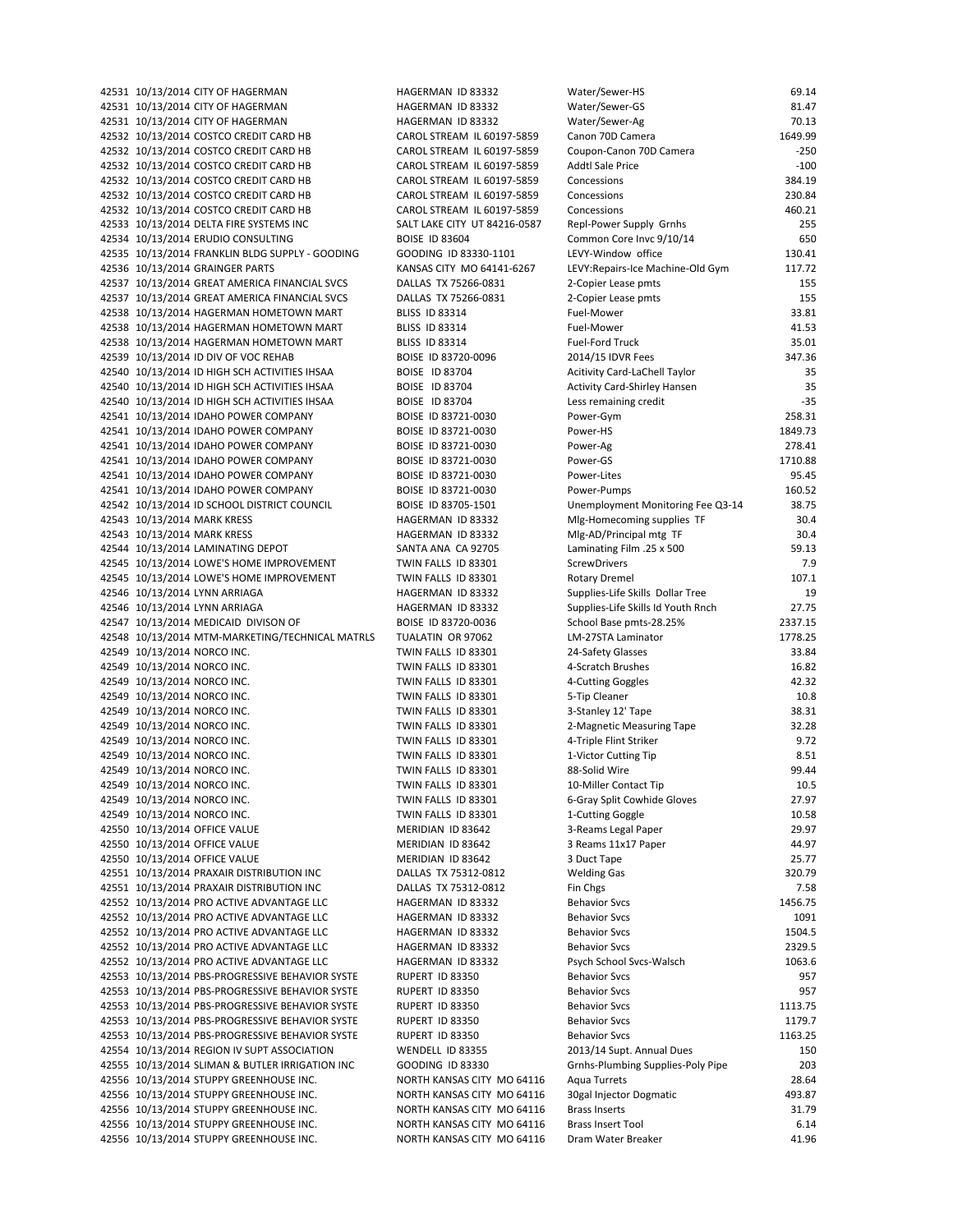| 42557 10/13/2014 TIMES NEWS                                                              | CINCINNATI OH 45274-2548                   | Times News subscription-GS                                           | 55.5             |
|------------------------------------------------------------------------------------------|--------------------------------------------|----------------------------------------------------------------------|------------------|
| 42558 10/13/2014 US BANKCORP CARD SVCS INC                                               | FARGO ND 58125-6343                        | amzn-Printer Cartridges-6940 Prntr                                   | 25.95            |
| 42558 10/13/2014 US BANKCORP CARD SVCS INC                                               | FARGO ND 58125-6343                        | amzn-Xerox Printer Toner set                                         | 142.95           |
| 42558 10/13/2014 US BANKCORP CARD SVCS INC                                               | FARGO ND 58125-6343                        | amzn-HP Printer Crtgds-Anderson                                      | 57.49            |
| 42558 10/13/2014 US BANKCORP CARD SVCS INC                                               | FARGO ND 58125-6343                        | newegg-3 Mid Towers                                                  | 212.66           |
| 42558 10/13/2014 US BANKCORP CARD SVCS INC                                               | FARGO ND 58125-6343                        | newegg-7 Mid Towers                                                  | 496.21           |
| 42558 10/13/2014 US BANKCORP CARD SVCS INC                                               | FARGO ND 58125-6343                        | newegg-2 Seagate 6gb HD                                              | 159.98           |
| 42558 10/13/2014 US BANKCORP CARD SVCS INC                                               | FARGO ND 58125-6343                        | newegg-Rosewill Cable Tester                                         | 24.99            |
| 42558 10/13/2014 US BANKCORP CARD SVCS INC                                               | FARGO ND 58125-6343                        | newegg-2 Gigabyte Motherboard                                        | 252              |
| 42558 10/13/2014 US BANKCORP CARD SVCS INC                                               | FARGO ND 58125-6343                        | newegg-2 Corsair Power Supply                                        | 99.98            |
| 42558 10/13/2014 US BANKCORP CARD SVCS INC                                               | FARGO ND 58125-6343                        | newegg-2 AMD Processor                                               | 359.98           |
| 42558 10/13/2014 US BANKCORP CARD SVCS INC                                               | FARGO ND 58125-6343                        | newegg-2 Crucial Memory                                              | 285.98           |
| 42558 10/13/2014 US BANKCORP CARD SVCS INC                                               | FARGO ND 58125-6343                        | amzn-Bulb for Projector                                              | 59.55            |
| 42558 10/13/2014 US BANKCORP CARD SVCS INC                                               | FARGO ND 58125-6343                        | newegg-5 White Mid Towers                                            | 349.95           |
| 42558 10/13/2014 US BANKCORP CARD SVCS INC                                               | FARGO ND 58125-6343                        | newegg-1 Dolica Flr Stand Monopod                                    | 19.99            |
| 42558 10/13/2014 US BANKCORP CARD SVCS INC                                               | FARGO ND 58125-6343                        | amzn-Asus DVD Drives                                                 | 91.96            |
| 42558 10/13/2014 US BANKCORP CARD SVCS INC                                               | FARGO ND 58125-6343                        | amzn: VGA Splitter 400 Mhz                                           | 56.1             |
| 42558 10/13/2014 US BANKCORP CARD SVCS INC                                               | FARGO ND 58125-6343                        | amzn:Document Camera (Elmo)                                          | 188              |
| 42558 10/13/2014 US BANKCORP CARD SVCS INC                                               | FARGO ND 58125-6343                        | GLS Audio Mount Jack-4pk                                             | 9.99             |
| 42558 10/13/2014 US BANKCORP CARD SVCS INC                                               | FARGO ND 58125-6343                        | Theater Solutions Speaker Cable                                      | 179.99           |
| 42558 10/13/2014 US BANKCORP CARD SVCS INC                                               | FARGO ND 58125-6343                        | <b>Vktech RCA Plugs</b>                                              | 4.79             |
| 42558 10/13/2014 US BANKCORP CARD SVCS INC                                               | FARGO ND 58125-6343                        | newegg-Crucial Memory                                                | 149.98           |
| 42558 10/13/2014 US BANKCORP CARD SVCS INC                                               | FARGO ND 58125-6343                        | amzn-Canon Printer Tina                                              | 59.99            |
| 42558 10/13/2014 US BANKCORP CARD SVCS INC                                               | FARGO ND 58125-6343                        | amzn-Asus DVD Drives                                                 | 91.96            |
| 42558 10/13/2014 US BANKCORP CARD SVCS INC                                               | FARGO ND 58125-6343                        | Ed Helper software                                                   | 35.98            |
| 42558 10/13/2014 US BANKCORP CARD SVCS INC                                               | FARGO ND 58125-6343                        | amzn:HP 1020 toner                                                   | 28.98<br>159.98  |
| 42558 10/13/2014 US BANKCORP CARD SVCS INC                                               | FARGO ND 58125-6343                        | newegg-1T Seagate HD                                                 |                  |
| 42558 10/13/2014 US BANKCORP CARD SVCS INC<br>42558 10/13/2014 US BANKCORP CARD SVCS INC | FARGO ND 58125-6343                        | newegg-rebates on harddrive                                          | $-10$            |
| 42558 10/13/2014 US BANKCORP CARD SVCS INC                                               | FARGO ND 58125-6343<br>FARGO ND 58125-6343 | newegg-8 Seagate 6gb HD                                              | 639.92<br>189.95 |
|                                                                                          |                                            | newegg-5 Crucial Memory                                              | 94               |
| 42558 10/13/2014 US BANKCORP CARD SVCS INC<br>42558 10/13/2014 US BANKCORP CARD SVCS INC | FARGO ND 58125-6343                        | amzn-Elmo-Spellathon L.Butler                                        | 72.99            |
| 42558 10/13/2014 US BANKCORP CARD SVCS INC                                               | FARGO ND 58125-6343<br>FARGO ND 58125-6343 | amzn-Bulb for Projector (Clark)<br>amzn-HS Math 2011 Algebra I txtbk | 43.98            |
| 42558 10/13/2014 US BANKCORP CARD SVCS INC                                               | FARGO ND 58125-6343                        | amzn-HS Math 2011 Tchr txtbk                                         | 118.99           |
| 42558 10/13/2014 US BANKCORP CARD SVCS INC                                               | FARGO ND 58125-6343                        | TransLux-Repairs: ScoreBoard                                         | 328              |
| 42558 10/13/2014 US BANKCORP CARD SVCS INC                                               | FARGO ND 58125-6343                        | amzn-Toner LEP                                                       | 11.85            |
| 42558 10/13/2014 US BANKCORP CARD SVCS INC                                               | FARGO ND 58125-6343                        | LEVY-amzn-Cisco 504G Phones                                          | 272.97           |
| 42558 10/13/2014 US BANKCORP CARD SVCS INC                                               | FARGO ND 58125-6343                        | 120" Elite Projector Screen                                          | 138.95           |
| 42559 10/13/2014 VERIZON WIRELESS                                                        | BELLEVUE WA 98009                          | Cell Phone-D. Knapp                                                  | 52.5             |
| 42559 10/13/2014 VERIZON WIRELESS                                                        | BELLEVUE WA 98009                          | Cell Phone-M. Cottam                                                 | 52.5             |
| 42559 10/13/2014 VERIZON WIRELESS                                                        | BELLEVUE WA 98009                          | Cell Phone-AJ Perkins                                                | 52.5             |
| 42559 10/13/2014 VERIZON WIRELESS                                                        | BELLEVUE WA 98009                          | Cell Phone-E.Anderson                                                | 95.29            |
| 42559 10/13/2014 VERIZON WIRELESS                                                        | BELLEVUE WA 98009                          | Cell Phone-C. Jackson                                                | 26.38            |
| 42559 10/13/2014 VERIZON WIRELESS                                                        | BELLEVUE WA 98009                          | Cell Phone-M. Kress                                                  | 52.5             |
| 42559 10/13/2014 VERIZON WIRELESS                                                        | BELLEVUE WA 98009                          | Cell Phone-K. Cato                                                   | 52.5             |
| 42559 10/13/2014 VERIZON WIRELESS                                                        | BELLEVUE WA 98009                          | Cell Phone-B. Donaldson                                              | 52.5             |
| 42560 10/13/2014 WALMART COMMUNITY                                                       | ATLANTA GA 30353-0934                      | HiLiters/Sticky Notes-Inservice                                      | 20.68            |
| 42560 10/13/2014 WALMART COMMUNITY                                                       | ATLANTA GA 30353-0934                      | Pop-up Sticky Notes-br                                               | 4.97             |
| 42560 10/13/2014 WALMART COMMUNITY                                                       | ATLANTA GA 30353-0934                      | Mini Blinds/Sash Rod-office                                          | 46.11            |
| 42560 10/13/2014 WALMART COMMUNITY                                                       | ATLANTA GA 30353-0934                      | Accordian File-EC                                                    | 10.88            |
| 42560 10/13/2014 WALMART COMMUNITY                                                       | ATLANTA GA 30353-0934                      | Tape                                                                 | 1.97             |
| 42561 10/13/2014 WAXIE SANITARY SUPPLY                                                   | LOS ANGELES CA 90060-0227                  | Part-Scrubber-Solenoid Valve                                         | 225.46           |
| 42561 10/13/2014 WAXIE SANITARY SUPPLY                                                   | LOS ANGELES CA 90060-0227                  | LEVY: Indoor/Outdoor Rug                                             | 127.5            |
| 42562 10/13/2014 WWS-WESTERN WASTE SERVICES                                              | Jerome ID 83338                            | Trash pickup                                                         | 256.06           |
| 42587 10/20/2014 HAGERMAN HIGH SCHOOL                                                    | HAGERMAN ID 83332                          | Repmt-LOAN                                                           | 75000            |
| 42588 10/21/2014 AMERICAN FIDELITY CO - HSA                                              |                                            | Am Fidelity - HSA Svg - 10-2014                                      | 287.09           |
| 42588 10/21/2014 AMERICAN FIDELITY CO - HSA                                              |                                            | Am Fidelity - HSA Svg - 10-2014                                      | 156.79           |
| 42588 10/21/2014 AMERICAN FIDELITY CO - HSA                                              |                                            | Am Fidelity - HSA Svg - 10-2014                                      | 23.16            |
| 42588 10/21/2014 AMERICAN FIDELITY CO - HSA                                              |                                            | Am Fidelity - HSA Svg - 10-2014                                      | 16.31            |
| 42588 10/21/2014 AMERICAN FIDELITY CO - HSA                                              |                                            | Am Fidelity - HSA Svg - 10-2014                                      | 2.94             |
| 42588 10/21/2014 AMERICAN FIDELITY CO - HSA                                              |                                            | Am Fidelity - HSA Svg - 10-2014                                      | 151.7            |
| 42588 10/21/2014 AMERICAN FIDELITY CO - HSA                                              |                                            | Am Fidelity - HSA Svg - 10-2014                                      | 150.52           |
| 42588 10/21/2014 AMERICAN FIDELITY CO - HSA                                              |                                            | Am Fidelity - HSA Svg - 10-2014                                      | 121.69           |
| 42589 10/21/2014 BLUE CROSS OF IDAHO                                                     | BOISE ID 83707-0948                        | Blue Cross - 10-2014                                                 | 1069.96          |
| 42589 10/21/2014 BLUE CROSS OF IDAHO                                                     | BOISE ID 83707-0948                        | Blue Cross - 10-2014                                                 | 84.54            |
| 42589 10/21/2014 BLUE CROSS OF IDAHO                                                     | BOISE ID 83707-0948                        | Blue Cross - 10-2014                                                 | 250.34           |
| 42589 10/21/2014 BLUE CROSS OF IDAHO                                                     | BOISE ID 83707-0948                        | Blue Cross - 10-2014                                                 | 639.61           |
| 42589 10/21/2014 BLUE CROSS OF IDAHO                                                     | BOISE ID 83707-0948                        | Blue Cross - 10-2014                                                 | 574.62           |
| 42589 10/21/2014 BLUE CROSS OF IDAHO                                                     | BOISE ID 83707-0948                        | Blue Cross - HSA - 10-2014                                           | 3793.89          |
| 42589 10/21/2014 BLUE CROSS OF IDAHO                                                     | BOISE ID 83707-0948                        | Blue Cross - HSA - 10-2014                                           | 341.38           |
| 42589 10/21/2014 BLUE CROSS OF IDAHO                                                     | BOISE ID 83707-0948                        | Blue Cross - HSA - 10-2014                                           | 418.6            |
| 42589 10/21/2014 BLUE CROSS OF IDAHO                                                     | BOISE ID 83707-0948                        | Blue Cross - HSA - 10-2014                                           | 805.35           |

| mes News subscription-GS                                         | 55.5             |
|------------------------------------------------------------------|------------------|
| mzn-Printer Cartridges-6940 Prntr                                | 25.95            |
| mzn-Xerox Printer Toner set                                      | 142.95           |
| mzn-HP Printer Crtgds-Anderson                                   | 57.49            |
| ewegg-3 Mid Towers<br>ewegg-7 Mid Towers                         | 212.66<br>496.21 |
| ewegg-2 Seagate 6gb HD                                           | 159.98           |
| ewegg-Rosewill Cable Tester                                      | 24.99            |
| ewegg-2 Gigabyte Motherboard                                     | 252              |
| ewegg-2 Corsair Power Supply                                     | 99.98            |
| ewegg-2 AMD Processor                                            | 359.98           |
| ewegg-2 Crucial Memory                                           | 285.98           |
| mzn-Bulb for Projector                                           | 59.55            |
| ewegg-5 White Mid Towers                                         | 349.95           |
| ewegg-1 Dolica Flr Stand Monopod                                 | 19.99            |
| mzn-Asus DVD Drives                                              | 91.96            |
| mzn:VGA Splitter 400 Mhz                                         | 56.1             |
| mzn:Document Camera (Elmo)                                       | 188              |
| LS Audio Mount Jack-4pk                                          | 9.99             |
| neater Solutions Speaker Cable                                   | 179.99           |
| ktech RCA Plugs<br>ewegg-Crucial Memory                          | 4.79<br>149.98   |
| mzn-Canon Printer Tina                                           | 59.99            |
| mzn-Asus DVD Drives                                              | 91.96            |
| d Helper software                                                | 35.98            |
| mzn:HP 1020 toner                                                | 28.98            |
| ewegg-1T Seagate HD                                              | 159.98           |
| ewegg-rebates on harddrive                                       | $-10$            |
| ewegg-8 Seagate 6gb HD                                           | 639.92           |
| ewegg-5 Crucial Memory                                           | 189.95           |
| mzn-Elmo-Spellathon L.Butler                                     | 94               |
| mzn-Bulb for Projector (Clark)                                   | 72.99            |
| mzn-HS Math 2011 Algebra I txtbk                                 | 43.98            |
| mzn-HS Math 2011 Tchr txtbk                                      | 118.99           |
| ansLux-Repairs: ScoreBoard                                       | 328              |
| mzn-Toner LEP                                                    | 11.85            |
| <b>EVY-amzn-Cisco 504G Phones</b>                                | 272.97           |
| 20" Elite Projector Screen<br>ell Phone-D. Knapp                 | 138.95<br>52.5   |
| ell Phone-M. Cottam                                              | 52.5             |
| ell Phone-AJ Perkins                                             | 52.5             |
| ell Phone-E.Anderson                                             | 95.29            |
| ell Phone-C. Jackson                                             | 26.38            |
| ell Phone-M. Kress                                               | 52.5             |
| ell Phone-K. Cato                                                | 52.5             |
| ell Phone-B. Donaldson                                           | 52.5             |
| iLiters/Sticky Notes-Inservice                                   | 20.68            |
| op-up Sticky Notes-br                                            | 4.97             |
| lini Blinds/Sash Rod-office                                      | 46.11            |
| ccordian File-EC                                                 | 10.88            |
| ape                                                              | 1.97             |
| art-Scrubber-Solenoid Valve                                      | 225.46           |
| :VY: Indoor/Outdoor Rug                                          | 127.5            |
| ash pickup <sup>-</sup>                                          | 256.06<br>75000  |
| epmt-LOAN                                                        | 287.09           |
| m Fidelity - HSA Svg - 10-2014<br>m Fidelity - HSA Svg - 10-2014 | 156.79           |
| m Fidelity - HSA Svg - 10-2014                                   | 23.16            |
| m Fidelity - HSA Svg - 10-2014                                   | 16.31            |
| m Fidelity - HSA Svg - 10-2014                                   | 2.94             |
| m Fidelity - HSA Svg - 10-2014                                   | 151.7            |
| m Fidelity - HSA Svg - 10-2014                                   | 150.52           |
| m Fidelity - HSA Svg - 10-2014                                   | 121.69           |
| lue Cross - 10-2014                                              | 1069.96          |
| lue Cross - 10-2014                                              | 84.54            |
| lue Cross - 10-2014                                              | 250.34           |
| lue Cross - 10-2014                                              | 639.61           |
| lue Cross - 10-2014                                              | 574.62           |
| lue Cross - HSA - 10-2014                                        | 3793.89          |
| lue Cross - HSA - 10-2014                                        | 341.38           |
| lue Cross - HSA - 10-2014                                        | 418.6            |
| lue Cross - HSA - 10-2014                                        | 805.35           |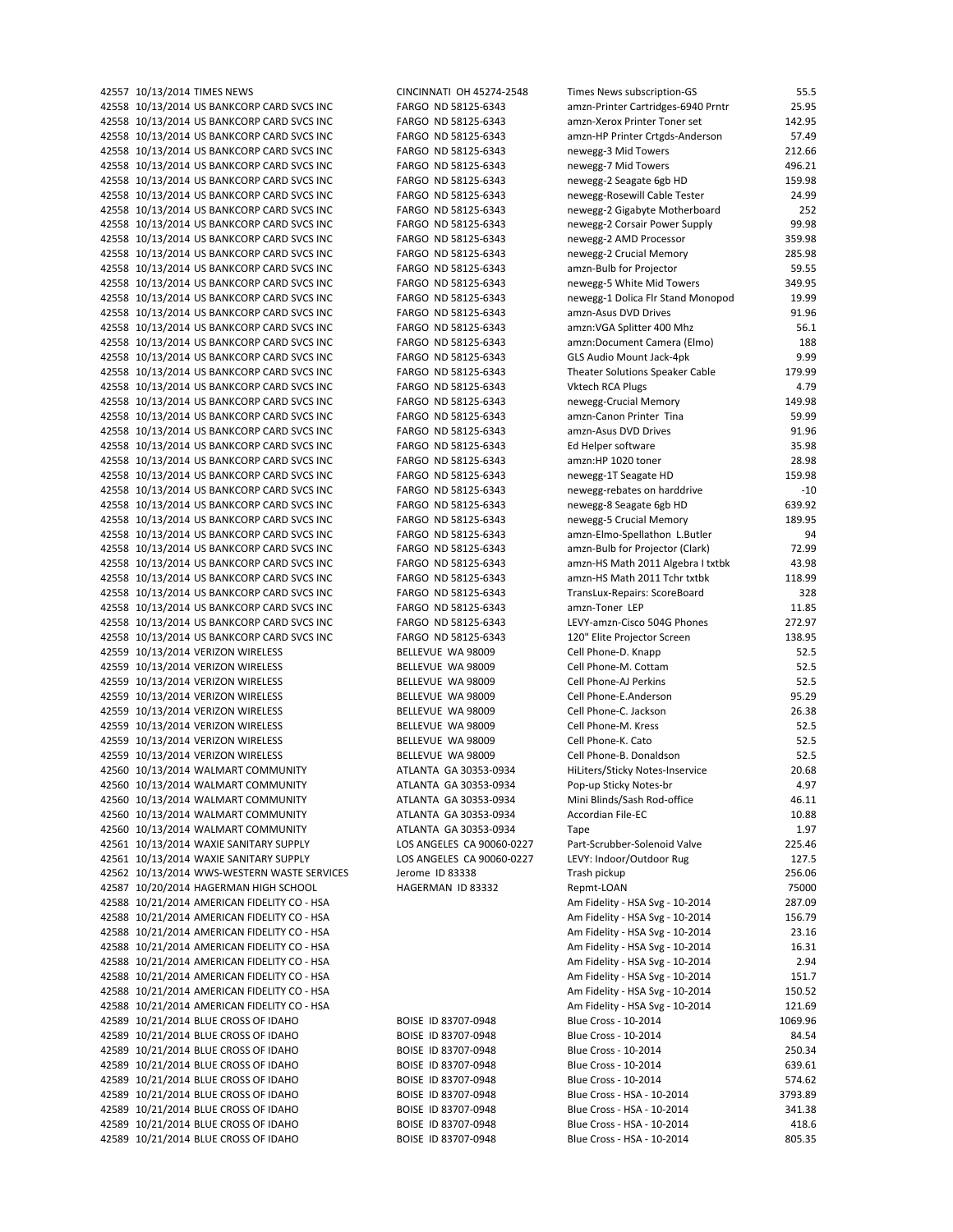| 42589 10/21/2014 BLUE CROSS OF IDAHO | BOISE ID 83707-0948 | Blue Cross - 10-2014         | 158.74  |
|--------------------------------------|---------------------|------------------------------|---------|
| 42589 10/21/2014 BLUE CROSS OF IDAHO | BOISE ID 83707-0948 | Blue Cross - 10-2014         | 795.14  |
| 42589 10/21/2014 BLUE CROSS OF IDAHO | BOISE ID 83707-0948 | Blue Cross - 10-2014         | 4441.47 |
| 42589 10/21/2014 BLUE CROSS OF IDAHO | BOISE ID 83707-0948 | Blue Cross - 10-2014         | 915.38  |
| 42589 10/21/2014 BLUE CROSS OF IDAHO | BOISE ID 83707-0948 | Blue Cross - 10-2014         | 192.42  |
| 42589 10/21/2014 BLUE CROSS OF IDAHO | BOISE ID 83707-0948 | Blue Cross - 10-2014         | 25.36   |
| 42589 10/21/2014 BLUE CROSS OF IDAHO | BOISE ID 83707-0948 | Blue Cross - 10-2014         |         |
|                                      |                     |                              | 121.48  |
| 42589 10/21/2014 BLUE CROSS OF IDAHO | BOISE ID 83707-0948 | Blue Cross - HSA - 10-2014   | 60.15   |
| 42589 10/21/2014 BLUE CROSS OF IDAHO | BOISE ID 83707-0948 | Blue Cross - 10-2014         | 750.45  |
| 42589 10/21/2014 BLUE CROSS OF IDAHO | BOISE ID 83707-0948 | Blue Cross - 10-2014         | 865.88  |
| 42589 10/21/2014 BLUE CROSS OF IDAHO | BOISE ID 83707-0948 | Blue Cross - 10-2014         | 115.46  |
| 42589 10/21/2014 BLUE CROSS OF IDAHO | BOISE ID 83707-0948 | Blue Cross - 10-2014         | 153.39  |
| 42590 10/21/2014 HJSD - IRS          |                     | IRS-Fica - 10-2014           | 15.61   |
| 42590 10/21/2014 HJSD - IRS          |                     | IRS-Medicare - 10-2014       | 12.68   |
|                                      |                     |                              |         |
| 42590 10/21/2014 HJSD - IRS          |                     | IRS-Medicare - 10-2014       | 17.16   |
| 42590 10/21/2014 HJSD - IRS          |                     | IRS-Fica - 10-2014           | 259.66  |
| 42590 10/21/2014 HJSD - IRS          |                     | IRS - Fica - 10-2014         | 78.85   |
| 42590 10/21/2014 HJSD - IRS          |                     | IRS-Fica - 10-2014           | 338.52  |
| 42590 10/21/2014 HJSD - IRS          |                     | IRS-Medicare - 10-2014       | 131.35  |
| 42590 10/21/2014 HJSD - IRS          |                     | IRS-Fica - 10-2014           | 238.68  |
| 42590 10/21/2014 HJSD - IRS          |                     | IRS-Fica - 10-2014           | 56.48   |
|                                      |                     |                              |         |
| 42590 10/21/2014 HJSD - IRS          |                     | IRS-Medicare - 10-2014       | 7.73    |
| 42590 10/21/2014 HJSD - IRS          |                     | IRS-Fica - 10-2014           | 2609.69 |
| 42590 10/21/2014 HJSD - IRS          |                     | IRS-Fica - 10-2014           | 2822.86 |
| 42590 10/21/2014 HJSD - IRS          |                     | IRS-Fica - 10-2014           | 96.58   |
| 42590 10/21/2014 HJSD - IRS          |                     | IRS-Fica - 10-2014           | 45.48   |
| 42590 10/21/2014 HJSD - IRS          |                     | IRS-Fica - 10-2014           | 333.35  |
| 42590 10/21/2014 HJSD - IRS          |                     |                              | 453.39  |
|                                      |                     | IRS-Fica - 10-2014           |         |
| 42590 10/21/2014 HJSD - IRS          |                     | IRS-Fica - 10-2014           | 686.46  |
| 42590 10/21/2014 HJSD - IRS          |                     | IRS-Fica - 10-2014           | 223.66  |
| 42590 10/21/2014 HJSD - IRS          |                     | IRS-Fica - 10-2014           | 81.22   |
| 42590 10/21/2014 HJSD - IRS          |                     | IRS-Fica - 10-2014           | 250.03  |
| 42590 10/21/2014 HJSD - IRS          |                     | IRS-Fica - 10-2014           | 247.18  |
| 42590 10/21/2014 HJSD - IRS          |                     | IRS-Fica - 10-2014           | 282.38  |
|                                      |                     |                              |         |
| 42590 10/21/2014 HJSD - IRS          |                     | IRS-Fica - 10-2014           | 22.02   |
| 42590 10/21/2014 HJSD - IRS          |                     | IRS-Fica - 10-2014           | 67.19   |
| 42590 10/21/2014 HJSD - IRS          |                     | IRS-Medicare - 10-2014       | 33.21   |
| 42590 10/21/2014 HJSD - IRS          |                     | IRS-Medicare - 10-2014       | 38.39   |
| 42591 10/21/2014 HJSD - PERSI        |                     | PERSI - Sick Leave - 10-2014 | 12.12   |
| 42591 10/21/2014 HJSD - PERSI        |                     | PERSI-Retirement - 10-2014   | 23.35   |
| 42591 10/21/2014 HJSD - PERSI        |                     | PERSI-Retirement - 10-2014   | 180.75  |
|                                      |                     |                              |         |
| 42591 10/21/2014 HJSD - PERSI        |                     | PERSI-Sick Leave - 10-2014   | 18.51   |
| 42591 10/21/2014 HJSD - PERSI        |                     | PERSI-Retirement - 10-2014   | 81.55   |
| 42591 10/21/2014 HJSD - PERSI        |                     | PERSI-Retirement - 10-2014   | 754.67  |
| 42591 10/21/2014 HJSD - PERSI        |                     | PERSI-Sick Leave - 10-2014   | 14.5    |
| 42591 10/21/2014 HJSD - PERSI        |                     | PERSI-Sick Leave - 10-2014   | 24.94   |
| 42591 10/21/2014 HJSD - PERSI        |                     | PERSI-Retirement - 10-2014   | 384.74  |
| 42591 10/21/2014 HJSD - PERSI        |                     | PERSI-Retirement - 10-2014   | 25.53   |
|                                      |                     |                              | 389.16  |
| 42591 10/21/2014 HJSD - PERSI        |                     | PERSI-Retirement - 10-2014   |         |
| 42591 10/21/2014 HJSD - PERSI        |                     | PERSI-Sick Leave - 10-2014   | 39.87   |
| 42591 10/21/2014 HJSD - PERSI        |                     | PERSI-Retirement - 10-2014   | 141.5   |
| 42591 10/21/2014 HJSD - PERSI        |                     | PERSI-Retirement - 10-2014   | 25.53   |
| 42591 10/21/2014 HJSD - PERSI        |                     | PERSI-Retirement - 10-2014   | 83.57   |
| 42591 10/21/2014 HJSD - PERSI        |                     | PERSI-Sick Leave - 10-2014   | 8.57    |
| 42591 10/21/2014 HJSD - PERSI        |                     | PERSI-Sick Leave - 10-2014   | 39.49   |
|                                      |                     |                              |         |
| 42591 10/21/2014 HJSD - PERSI        |                     | PERSI-Sick Leave - 10-2014   | 5.31    |
| 42591 10/21/2014 HJSD - PERSI        |                     | PERSI-Sick Leave - 10-2014   | 36.94   |
| 42591 10/21/2014 HJSD - PERSI        |                     | PERSI-Sick Leave - 10-2014   | 2.44    |
| 42591 10/21/2014 HJSD - PERSI        |                     | PERSI-Retirement - 10-2014   | 243.38  |
| 42591 10/21/2014 HJSD - PERSI        |                     | PERSI-Sick Leave - 10-2014   | 2.39    |
| 42591 10/21/2014 HJSD - PERSI        |                     | PERSI-Retirement - 10-2014   | 3.05    |
| 42591 10/21/2014 HJSD - PERSI        |                     | PERSI-Sick Leave - 10-2014   | 0.31    |
|                                      |                     |                              |         |
| 42591 10/21/2014 HJSD - PERSI        |                     | PERSI-Retirement - 10-2014   | 385.4   |
| 42591 10/21/2014 HJSD - PERSI        |                     | PERSI-Sick Leave - 10-2014   | 5.92    |
| 42591 10/21/2014 HJSD - PERSI        |                     | PERSI-Retirement - 10-2014   | 51.74   |
| 42591 10/21/2014 HJSD - PERSI        |                     | PERSI-Sick Leave - 10-2014   | 119.35  |
| 42591 10/21/2014 HJSD - PERSI        |                     | PERSI-Sick Leave - 10-2014   | 11.62   |
| 42591 10/21/2014 HJSD - PERSI        |                     | PERSI-Retirement - 10-2014   | 71.82   |
| 42591 10/21/2014 HJSD - PERSI        |                     | PERSI-Retirement - 10-2014   | 360.54  |
|                                      |                     |                              |         |
| 42591 10/21/2014 HJSD - PERSI        |                     | PERSI-Sick Leave - 10-2014   | 2.62    |
| 42591 10/21/2014 HJSD - PERSI        |                     | PERSI-Sick Leave - 10-2014   | 2.62    |
| 42591 10/21/2014 HJSD - PERSI        |                     | PERSI-Sick Leave - 10-2014   | 403.37  |
|                                      |                     |                              |         |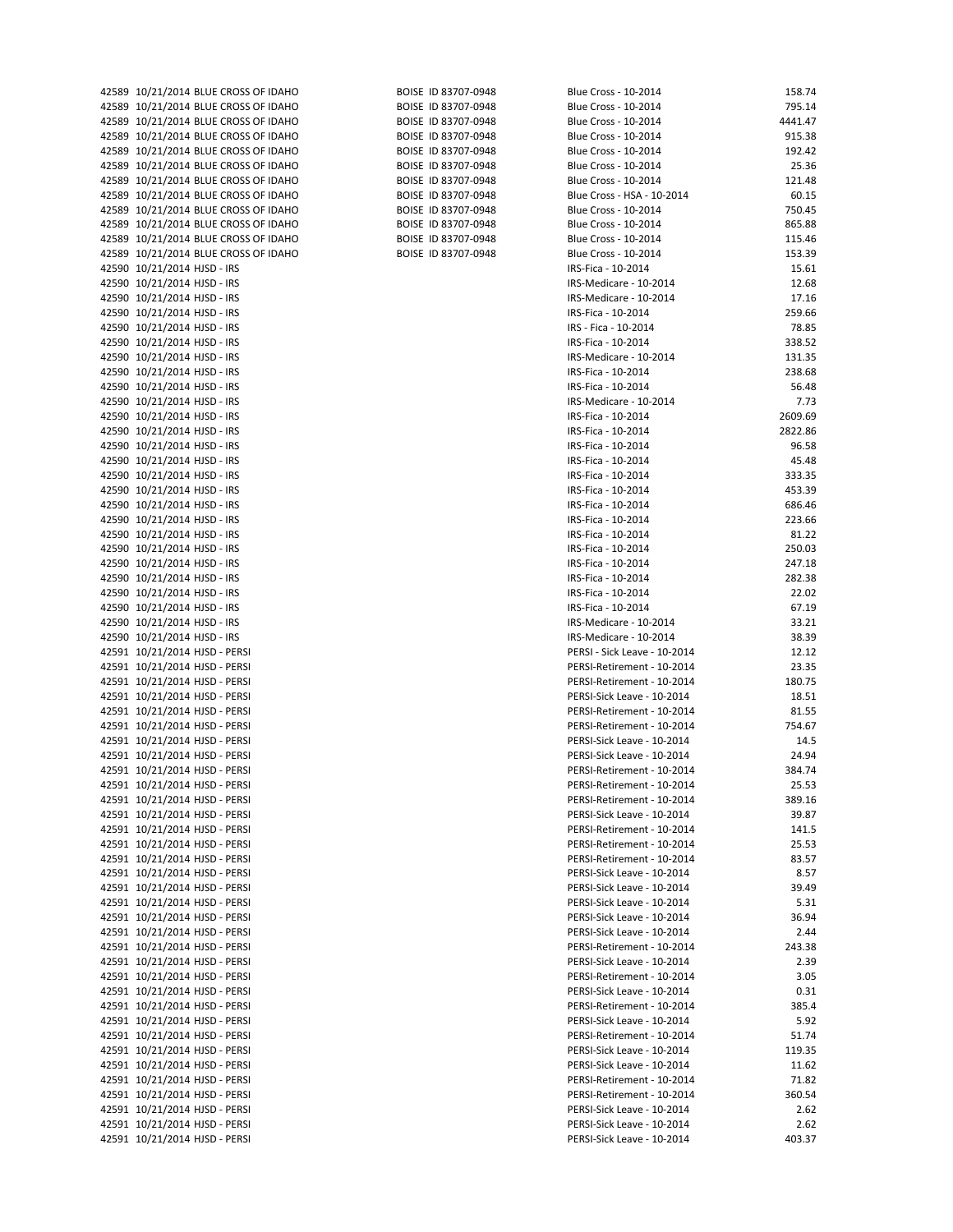|           |      | 42591 10/21/2014 HJSD - PERSI                |                        | PERSI-Sick Leave - 10-2014       | 53.87          |       |
|-----------|------|----------------------------------------------|------------------------|----------------------------------|----------------|-------|
|           |      | 42591 10/21/2014 HJSD - PERSI                |                        | PERSI-Sick Leave - 10-2014       | 52.79          |       |
|           |      | 42591 10/21/2014 HJSD - PERSI                |                        | PERSI-Sick Leave - 10-2014       | 8.35           |       |
|           |      | 42591 10/21/2014 HJSD - PERSI                |                        | PERSI-Sick Leave - 10-2014       | 7.05           |       |
|           |      | 42591 10/21/2014 HJSD - PERSI                |                        | PERSI-Sick Leave - 10-2014       | 50.8           |       |
|           |      | 42591 10/21/2014 HJSD - PERSI                |                        | PERSI-Sick Leave - 10-2014       | 77.33          |       |
|           |      | 42591 10/21/2014 HJSD - PERSI                |                        | PERSI-Sick Leave - 10-2014       | 39.43          |       |
|           |      | 42591 10/21/2014 HJSD - PERSI                |                        | PERSI-Retirement - 10-2014       | 495.67         |       |
|           |      | 42591 10/21/2014 HJSD - PERSI                |                        | PERSI-Retirement - 10-2014       | 514.99         |       |
|           |      | 42591 10/21/2014 HJSD - PERSI                |                        | Sep14 Persi Overpmt              | -473.99        |       |
|           |      | 42591 10/21/2014 HJSD - PERSI                |                        | AE-Sandoval \$631.45-Er SL Persi | 7.32           |       |
|           |      | 42591 10/21/2014 HJSD - PERSI                |                        | AE-Sandoval \$631.45-Ee Persi    | 42.88          |       |
|           |      | 42591 10/21/2014 HJSD - PERSI                |                        | AE-Sandoval \$631.45-Er Persi    | 71.48          |       |
|           |      | 42591 10/21/2014 HJSD - PERSI                |                        | PERSI-Retirement - 10-2014       | 23.79          |       |
|           |      | 42591 10/21/2014 HJSD - PERSI                |                        | PERSI-Retirement - 10-2014       | 57.66          |       |
|           |      | 42591 10/21/2014 HJSD - PERSI                |                        | PERSI-Retirement - 10-2014       | 1164.72        |       |
|           |      | 42591 10/21/2014 HJSD - PERSI                |                        | PERSI-Retirement - 10-2014       | 113.39         |       |
|           |      | 42591 10/21/2014 HJSD - PERSI                |                        | PERSI-Sick Leave - 10-2014       | 442.17         |       |
|           |      | 42591 10/21/2014 HJSD - PERSI                |                        | PERSI-Retirement - 10-2014       | 118.2          |       |
|           |      | 42591 10/21/2014 HJSD - PERSI                |                        | PERSI-Retirement - 10-2014       | 4314.96        |       |
|           |      | 42591 10/21/2014 HJSD - PERSI                |                        | PERSI-Retirement - 10-2014       | 4355.95        |       |
|           |      | 42591 10/21/2014 HJSD - PERSI                |                        | PERSI-Retirement - 10-2014       | 525.72         |       |
|           |      | 42592 10/21/2014 STANDARD INSURANCE CO.      | PORTLAND OR 97228-6367 | Standard-Life - 10-2014          | 5.58           |       |
|           |      | 42592 10/21/2014 STANDARD INSURANCE CO.      | PORTLAND OR 97228-6367 | Standard-Life - 10-2014          | 47.26          |       |
|           |      | 42592 10/21/2014 STANDARD INSURANCE CO.      | PORTLAND OR 97228-6367 | Standard-Life - 10-2014          | 43.59          |       |
|           |      | 42592 10/21/2014 STANDARD INSURANCE CO.      | PORTLAND OR 97228-6367 | Standard-Life - 10-2014          | 1.33           |       |
|           |      | 42592 10/21/2014 STANDARD INSURANCE CO.      | PORTLAND OR 97228-6367 | Standard-Life - 10-2014          | 13.57          |       |
|           |      | 42592 10/21/2014 STANDARD INSURANCE CO.      | PORTLAND OR 97228-6367 | Standard-Life - 10-2014          | $\overline{2}$ |       |
|           |      | 42592 10/21/2014 STANDARD INSURANCE CO.      | PORTLAND OR 97228-6367 | Standard-Life - 10-2014          | 5.2            |       |
|           |      | 42592 10/21/2014 STANDARD INSURANCE CO.      | PORTLAND OR 97228-6367 | Standard-Life - 10-2014          | 6              |       |
|           |      | 42592 10/21/2014 STANDARD INSURANCE CO.      | PORTLAND OR 97228-6367 | Standard-Life - 10-2014          | 0.8            |       |
|           |      | 42592 10/21/2014 STANDARD INSURANCE CO.      | PORTLAND OR 97228-6367 | Standard-Life - 10-2014          | 9.19           |       |
|           |      | 42592 10/21/2014 STANDARD INSURANCE CO.      | PORTLAND OR 97228-6367 | Standard-Life - 10-2014          | 0.75           |       |
|           |      | 42592 10/21/2014 STANDARD INSURANCE CO.      | PORTLAND OR 97228-6367 | Standard-Life - 10-2014          | 1.74           |       |
|           |      | 42592 10/21/2014 STANDARD INSURANCE CO.      | PORTLAND OR 97228-6367 | Standard-Life - 10-2014          | 4.44           |       |
|           |      | 42592 10/21/2014 STANDARD INSURANCE CO.      | PORTLAND OR 97228-6367 | Standard-Life - 10-2014          | 3.77           |       |
|           |      | 42592 10/21/2014 STANDARD INSURANCE CO.      | PORTLAND OR 97228-6367 | Standard-Life - 10-2014          | 0.75           |       |
|           |      | 42592 10/21/2014 STANDARD INSURANCE CO.      | PORTLAND OR 97228-6367 | Standard-Life - 10-2014          | 3.99           |       |
|           |      | 42592 10/21/2014 STANDARD INSURANCE CO.      | PORTLAND OR 97228-6367 | Standard-Life - 10-2014          | 0.96           |       |
|           |      | 42592 10/21/2014 STANDARD INSURANCE CO.      | PORTLAND OR 97228-6367 | Standard-Life - 10-2014          | 3.21           |       |
|           |      | 42592 10/21/2014 STANDARD INSURANCE CO.      | PORTLAND OR 97228-6367 | Standard-Life - 10-2014          | 0.2            |       |
|           |      | 42592 10/21/2014 STANDARD INSURANCE CO.      | PORTLAND OR 97228-6367 | Standard-Life - 10-2014          | 10.34          |       |
|           |      | 42592 10/21/2014 STANDARD INSURANCE CO.      | PORTLAND OR 97228-6367 | Standard-Life - 10-2014          | 1.11           |       |
|           |      | 42592 10/21/2014 STANDARD INSURANCE CO.      | PORTLAND OR 97228-6367 | Standard-Life - 10-2014          | 4              |       |
|           |      | 42592 10/21/2014 STANDARD INSURANCE CO.      | PORTLAND OR 97228-6367 | Standard Life - 10-2014          | 1.26           |       |
|           |      | 42593 10/24/2014 SDE-STATE DEPT OF EDUCATION | BOISE ID 83750-0027    | <b>Fngrprt-Rachel Griggs</b>     | 40             |       |
|           |      | 42593 10/24/2014 SDE-STATE DEPT OF EDUCATION | BOISE ID 83750-0027    | <b>Fngprt-Jamie Hess</b>         | 40             |       |
|           |      | 42594 10/28/2014 ACE HARDWARE                | HAGERMAN ID 83332      | R&M-Grounds                      | 3.98           |       |
|           |      | 42594 10/28/2014 ACE HARDWARE                | HAGERMAN ID 83332      | R&M-Bldgs                        | 7.88           |       |
|           |      | 42594 10/28/2014 ACE HARDWARE                |                        |                                  |                |       |
|           |      |                                              | HAGERMAN ID 83332      | R&M-Grnhs<br>R&M-Greenhouse      | 49.79          |       |
|           |      | 42594 10/28/2014 ACE HARDWARE                | HAGERMAN ID 83332      | Padlocks-SpEd                    | 61.53          |       |
|           |      | 42594 10/28/2014 ACE HARDWARE                | HAGERMAN ID 83332      |                                  | 17.98          |       |
|           |      | 42594 10/28/2014 ACE HARDWARE                | HAGERMAN ID 83332      | Fly/Wasp Spray                   | 41.43          |       |
|           |      | 42594 10/28/2014 ACE HARDWARE                | HAGERMAN ID 83332      | Links Screws Wall Anchors-Tech   | 7.93           |       |
|           |      | 42594 10/28/2014 ACE HARDWARE                | HAGERMAN ID 83332      | R&M-Buildings                    | 16.56          |       |
|           |      | 42594 10/28/2014 ACE HARDWARE                | HAGERMAN ID 83332      | Tape-Parking Lot                 | 2.29           |       |
|           |      | 42594 10/28/2014 ACE HARDWARE                | HAGERMAN ID 83332      | R&M-Playgrounds                  | 63.03          |       |
|           |      | 42594 10/28/2014 ACE HARDWARE                | HAGERMAN ID 83332      | Dupl Key-Speech Therapist        | 2.89           |       |
|           |      | 42603 10/20/2014 AMERICAN FIDELITY CO - HSA  |                        | Repl ck#42596                    | 1324.82        |       |
| Check#    | Date | Name                                         | GrossPay               | City                             | State          | Zip   |
| drct-dpst |      | 10/20/2014 ANDERSON ERIC C                   |                        | 6666.66 JEROME                   | ID             | 83338 |
| drct-dpst |      | 10/20/2014 ARRIAGA LYNN                      |                        | 2666.66 HAGERMAN                 | ID             | 83332 |
|           |      | drct-dpst 10/20/2014 BLAKE GILBERT D         |                        | 605.28 HAGERMAN                  | ID             | 83332 |
| drct-dpst |      | 10/20/2014 BOBANGO JASON M                   |                        | 232 TWIN FALLS                   | ID             | 83301 |
| drct-dpst |      | 10/20/2014 BOLDUC CHRISTINA J                |                        | 2045 HAGERMAN                    | ID             | 83332 |
| drct-dpst |      | 10/20/2014 BUTLER LISA M                     |                        | 2666.66 GOODING                  | ID             | 83330 |
| drct-dpst |      | 10/20/2014 CATO KEVIN M                      |                        | 3702.16 HAGERMAN                 | ID             | 83332 |
| drct-dpst |      | 10/20/2014 CHAPMAN TERESA L                  |                        | 943.26 HAGERMAN                  | ID             | 83332 |
| drct-dpst |      | 10/20/2014 CLARK DONNA K                     |                        | 3729.41 HAGERMAN                 | ID             | 83332 |
| drct-dpst |      | 10/20/2014 CLARK ERIN D                      |                        | 1243.33 HAGERMAN                 | ID             | 83332 |
| drct-dpst |      | 10/20/2014 CORBRIDGE ARLYNDA R               |                        | 840.28 HAGERMAN                  | ID             | 83332 |
| drct-dpst |      | 10/20/2014 COTTAM MATTHEW S                  |                        | 5458.41 HAGERMAN                 | ID             | 83332 |
|           |      |                                              |                        |                                  |                |       |

| PORTLAND<br>OR 97228-6367   |
|-----------------------------|
| PORTLAND<br>OR 97228-6367   |
| OR 97228-6367<br>PORTLAND   |
| PORTLAND<br>OR 97228-6367   |
| OR 97228-6367<br>PORTLAND   |
| OR 97228-6367<br>PORTLAND   |
| OR 97228-6367<br>PORTLAND   |
| PORTLAND<br>OR 97228-6367   |
| PORTLAND<br>OR 97228-6367   |
| OR 97228-6367<br>PORTLAND   |
| OR 97228-6367<br>PORTLAND   |
| PORTLAND<br>OR 97228-6367   |
| OR 97228-6367<br>PORTLAND   |
| OR 97228-6367<br>PORTLAND   |
| PORTLAND<br>OR 97228-6367   |
| PORTLAND<br>OR 97228-6367   |
| OR 97228-6367<br>PORTLAND   |
| PORTLAND<br>OR 97228-6367   |
| OR 97228-6367<br>PORTLAND   |
| OR 97228-6367<br>PORTLAND   |
| PORTLAND<br>OR 97228-6367   |
| OR 97228-6367<br>PORTLAND   |
| OR 97228-6367<br>PORTLAND   |
| BOISE ID 83750-0027         |
| BOISE ID 83750-0027         |
| HAGERMAN<br>ID 83332        |
| HAGERMAN<br>ID 83332        |
| HAGERMAN<br>ID 83332        |
| <b>HAGERMAN</b><br>ID 83332 |
| HAGERMAN<br>ID 83332        |
| HAGERMAN<br>ID 83332        |
| HAGERMAN<br>ID 83332        |
| HAGERMAN<br>ID 83332        |
| HAGERMAN<br>ID 83332        |
| HAGERMAN<br>ID 83332        |
| HAGERMAN<br>ID 83332        |
| GrossPay                    |

|                        | 42591 10/21/2014 HJSD - PERSI                                                      |                                                  | PERSI-Sick Leave - 10-2014                         | 53.87          |                |
|------------------------|------------------------------------------------------------------------------------|--------------------------------------------------|----------------------------------------------------|----------------|----------------|
|                        | 42591 10/21/2014 HJSD - PERSI                                                      |                                                  | PERSI-Sick Leave - 10-2014                         | 52.79          |                |
|                        | 42591 10/21/2014 HJSD - PERSI                                                      |                                                  | PERSI-Sick Leave - 10-2014                         | 8.35           |                |
|                        | 42591 10/21/2014 HJSD - PERSI                                                      |                                                  | PERSI-Sick Leave - 10-2014                         | 7.05           |                |
|                        | 42591 10/21/2014 HJSD - PERSI                                                      |                                                  | PERSI-Sick Leave - 10-2014                         | 50.8           |                |
|                        | 42591 10/21/2014 HJSD - PERSI                                                      |                                                  | PERSI-Sick Leave - 10-2014                         | 77.33          |                |
|                        | 42591 10/21/2014 HJSD - PERSI                                                      |                                                  | PERSI-Sick Leave - 10-2014                         | 39.43          |                |
|                        | 42591 10/21/2014 HJSD - PERSI                                                      |                                                  | PERSI-Retirement - 10-2014                         | 495.67         |                |
|                        | 42591 10/21/2014 HJSD - PERSI                                                      |                                                  | PERSI-Retirement - 10-2014                         | 514.99         |                |
|                        | 42591 10/21/2014 HJSD - PERSI                                                      |                                                  | Sep14 Persi Overpmt                                | -473.99        |                |
|                        | 42591 10/21/2014 HJSD - PERSI                                                      |                                                  | AE-Sandoval \$631.45-Er SL Persi                   | 7.32           |                |
|                        | 42591 10/21/2014 HJSD - PERSI                                                      |                                                  | AE-Sandoval \$631.45-Ee Persi                      | 42.88          |                |
|                        | 42591 10/21/2014 HJSD - PERSI                                                      |                                                  | AE-Sandoval \$631.45-Er Persi                      | 71.48          |                |
|                        | 42591 10/21/2014 HJSD - PERSI                                                      |                                                  | PERSI-Retirement - 10-2014                         | 23.79          |                |
|                        | 42591 10/21/2014 HJSD - PERSI                                                      |                                                  | PERSI-Retirement - 10-2014                         | 57.66          |                |
|                        | 42591 10/21/2014 HJSD - PERSI                                                      |                                                  | PERSI-Retirement - 10-2014                         | 1164.72        |                |
|                        | 42591 10/21/2014 HJSD - PERSI                                                      |                                                  | PERSI-Retirement - 10-2014                         | 113.39         |                |
|                        | 42591 10/21/2014 HJSD - PERSI                                                      |                                                  | PERSI-Sick Leave - 10-2014                         | 442.17         |                |
|                        | 42591 10/21/2014 HJSD - PERSI                                                      |                                                  | PERSI-Retirement - 10-2014                         | 118.2          |                |
|                        | 42591 10/21/2014 HJSD - PERSI                                                      |                                                  | PERSI-Retirement - 10-2014                         | 4314.96        |                |
|                        | 42591 10/21/2014 HJSD - PERSI                                                      |                                                  | PERSI-Retirement - 10-2014                         | 4355.95        |                |
|                        | 42591 10/21/2014 HJSD - PERSI                                                      |                                                  | PERSI-Retirement - 10-2014                         | 525.72         |                |
|                        | 42592 10/21/2014 STANDARD INSURANCE CO.<br>42592 10/21/2014 STANDARD INSURANCE CO. | PORTLAND OR 97228-6367<br>PORTLAND OR 97228-6367 | Standard-Life - 10-2014<br>Standard-Life - 10-2014 | 5.58<br>47.26  |                |
|                        | 42592 10/21/2014 STANDARD INSURANCE CO.                                            | PORTLAND OR 97228-6367                           | Standard-Life - 10-2014                            | 43.59          |                |
|                        | 42592 10/21/2014 STANDARD INSURANCE CO.                                            | PORTLAND OR 97228-6367                           | Standard-Life - 10-2014                            | 1.33           |                |
|                        | 42592 10/21/2014 STANDARD INSURANCE CO.                                            | PORTLAND OR 97228-6367                           | Standard-Life - 10-2014                            | 13.57          |                |
|                        | 42592 10/21/2014 STANDARD INSURANCE CO.                                            | PORTLAND OR 97228-6367                           | Standard-Life - 10-2014                            | $\overline{2}$ |                |
|                        | 42592 10/21/2014 STANDARD INSURANCE CO.                                            | PORTLAND OR 97228-6367                           | Standard-Life - 10-2014                            | 5.2            |                |
|                        | 42592 10/21/2014 STANDARD INSURANCE CO.                                            | PORTLAND OR 97228-6367                           | Standard-Life - 10-2014                            | 6              |                |
|                        | 42592 10/21/2014 STANDARD INSURANCE CO.                                            | PORTLAND OR 97228-6367                           | Standard-Life - 10-2014                            | 0.8            |                |
|                        | 42592 10/21/2014 STANDARD INSURANCE CO.                                            | PORTLAND OR 97228-6367                           | Standard-Life - 10-2014                            | 9.19           |                |
|                        | 42592 10/21/2014 STANDARD INSURANCE CO.                                            | PORTLAND OR 97228-6367                           | Standard-Life - 10-2014                            | 0.75           |                |
|                        | 42592 10/21/2014 STANDARD INSURANCE CO.                                            | PORTLAND OR 97228-6367                           | Standard-Life - 10-2014                            | 1.74           |                |
|                        | 42592 10/21/2014 STANDARD INSURANCE CO.                                            | PORTLAND OR 97228-6367                           | Standard-Life - 10-2014                            | 4.44           |                |
|                        | 42592 10/21/2014 STANDARD INSURANCE CO.                                            | PORTLAND OR 97228-6367                           | Standard-Life - 10-2014                            | 3.77           |                |
|                        | 42592 10/21/2014 STANDARD INSURANCE CO.                                            | PORTLAND OR 97228-6367                           | Standard-Life - 10-2014                            | 0.75           |                |
|                        | 42592 10/21/2014 STANDARD INSURANCE CO.                                            | PORTLAND OR 97228-6367                           | Standard-Life - 10-2014                            | 3.99           |                |
|                        | 42592 10/21/2014 STANDARD INSURANCE CO.                                            | PORTLAND OR 97228-6367                           | Standard-Life - 10-2014                            | 0.96           |                |
|                        | 42592 10/21/2014 STANDARD INSURANCE CO.                                            | PORTLAND OR 97228-6367                           | Standard-Life - 10-2014                            | 3.21           |                |
|                        | 42592 10/21/2014 STANDARD INSURANCE CO.                                            | PORTLAND OR 97228-6367                           | Standard-Life - 10-2014                            | 0.2            |                |
|                        | 42592 10/21/2014 STANDARD INSURANCE CO.                                            | PORTLAND OR 97228-6367                           | Standard-Life - 10-2014                            | 10.34          |                |
|                        | 42592 10/21/2014 STANDARD INSURANCE CO.                                            | PORTLAND OR 97228-6367                           | Standard-Life - 10-2014                            | 1.11           |                |
|                        | 42592 10/21/2014 STANDARD INSURANCE CO.                                            | PORTLAND OR 97228-6367                           | Standard-Life - 10-2014                            | 4              |                |
|                        | 42592 10/21/2014 STANDARD INSURANCE CO.                                            | PORTLAND OR 97228-6367                           | Standard Life - 10-2014                            | 1.26           |                |
|                        | 42593 10/24/2014 SDE-STATE DEPT OF EDUCATION                                       | BOISE ID 83750-0027                              | <b>Fngrprt-Rachel Griggs</b>                       | 40             |                |
|                        | 42593 10/24/2014 SDE-STATE DEPT OF EDUCATION                                       | BOISE ID 83750-0027                              | Fngprt-Jamie Hess                                  | 40             |                |
|                        | 42594 10/28/2014 ACE HARDWARE                                                      | HAGERMAN ID 83332                                | R&M-Grounds                                        | 3.98           |                |
|                        | 42594 10/28/2014 ACE HARDWARE                                                      | HAGERMAN ID 83332                                | R&M-Bldgs                                          | 7.88           |                |
|                        | 42594 10/28/2014 ACE HARDWARE                                                      | HAGERMAN ID 83332                                | R&M-Grnhs                                          | 49.79          |                |
|                        | 42594 10/28/2014 ACE HARDWARE                                                      | HAGERMAN ID 83332                                | R&M-Greenhouse                                     | 61.53          |                |
|                        | 42594 10/28/2014 ACE HARDWARE                                                      | HAGERMAN ID 83332                                | Padlocks-SpEd                                      | 17.98          |                |
|                        | 42594 10/28/2014 ACE HARDWARE                                                      | HAGERMAN ID 83332                                | Fly/Wasp Spray                                     | 41.43          |                |
|                        | 42594 10/28/2014 ACE HARDWARE                                                      | HAGERMAN ID 83332                                | Links Screws Wall Anchors-Tech                     | 7.93           |                |
|                        | 42594 10/28/2014 ACE HARDWARE                                                      | HAGERMAN ID 83332                                | R&M-Buildings                                      | 16.56          |                |
|                        | 42594 10/28/2014 ACE HARDWARE                                                      | HAGERMAN ID 83332                                | Tape-Parking Lot                                   | 2.29           |                |
|                        | 42594 10/28/2014 ACE HARDWARE                                                      | HAGERMAN ID 83332                                | R&M-Playgrounds                                    | 63.03          |                |
|                        | 42594 10/28/2014 ACE HARDWARE                                                      | HAGERMAN ID 83332                                | Dupl Key-Speech Therapist                          | 2.89           |                |
|                        | 42603 10/20/2014 AMERICAN FIDELITY CO - HSA                                        |                                                  | Repl ck#42596                                      | 1324.82        |                |
| Check#                 | Date<br>Name                                                                       | GrossPay                                         | City                                               | State          | Zip            |
| drct-dpst              | 10/20/2014 ANDERSON ERIC C                                                         |                                                  | 6666.66 JEROME                                     | ID             | 83338          |
| drct-dpst              | 10/20/2014 ARRIAGA LYNN                                                            |                                                  | 2666.66 HAGERMAN                                   | ID             | 83332          |
| drct-dpst              | 10/20/2014 BLAKE GILBERT D                                                         |                                                  | 605.28 HAGERMAN                                    | ID             | 83332          |
| drct-dpst              | 10/20/2014 BOBANGO JASON M                                                         |                                                  | 232 TWIN FALLS                                     | ID             | 83301          |
| drct-dpst              | 10/20/2014 BOLDUC CHRISTINA J                                                      |                                                  | 2045 HAGERMAN                                      | ID             | 83332          |
| drct-dpst              | 10/20/2014 BUTLER LISA M                                                           |                                                  | 2666.66 GOODING                                    | ID             | 83330          |
| drct-dpst              | 10/20/2014 CATO KEVIN M                                                            |                                                  | 3702.16 HAGERMAN                                   | ID             | 83332          |
| drct-dpst              | 10/20/2014 CHAPMAN TERESA L                                                        |                                                  | 943.26 HAGERMAN                                    | ID             | 83332          |
| drct-dpst<br>drct-dpst | 10/20/2014 CLARK DONNA K<br>10/20/2014 CLARK ERIN D                                |                                                  | 3729.41 HAGERMAN<br>1243.33 HAGERMAN               | ID<br>ID       | 83332<br>83332 |
| drct-dpst              | 10/20/2014 CORBRIDGE ARLYNDA R                                                     |                                                  | 840.28 HAGERMAN                                    | ID             | 83332          |
| $4$ and $4$ and $4$    | 10/30/3014 COTTANA NAATTUEWC                                                       |                                                  | <b>EAEO A1 LIACEDMAAN</b>                          |                | 0222           |